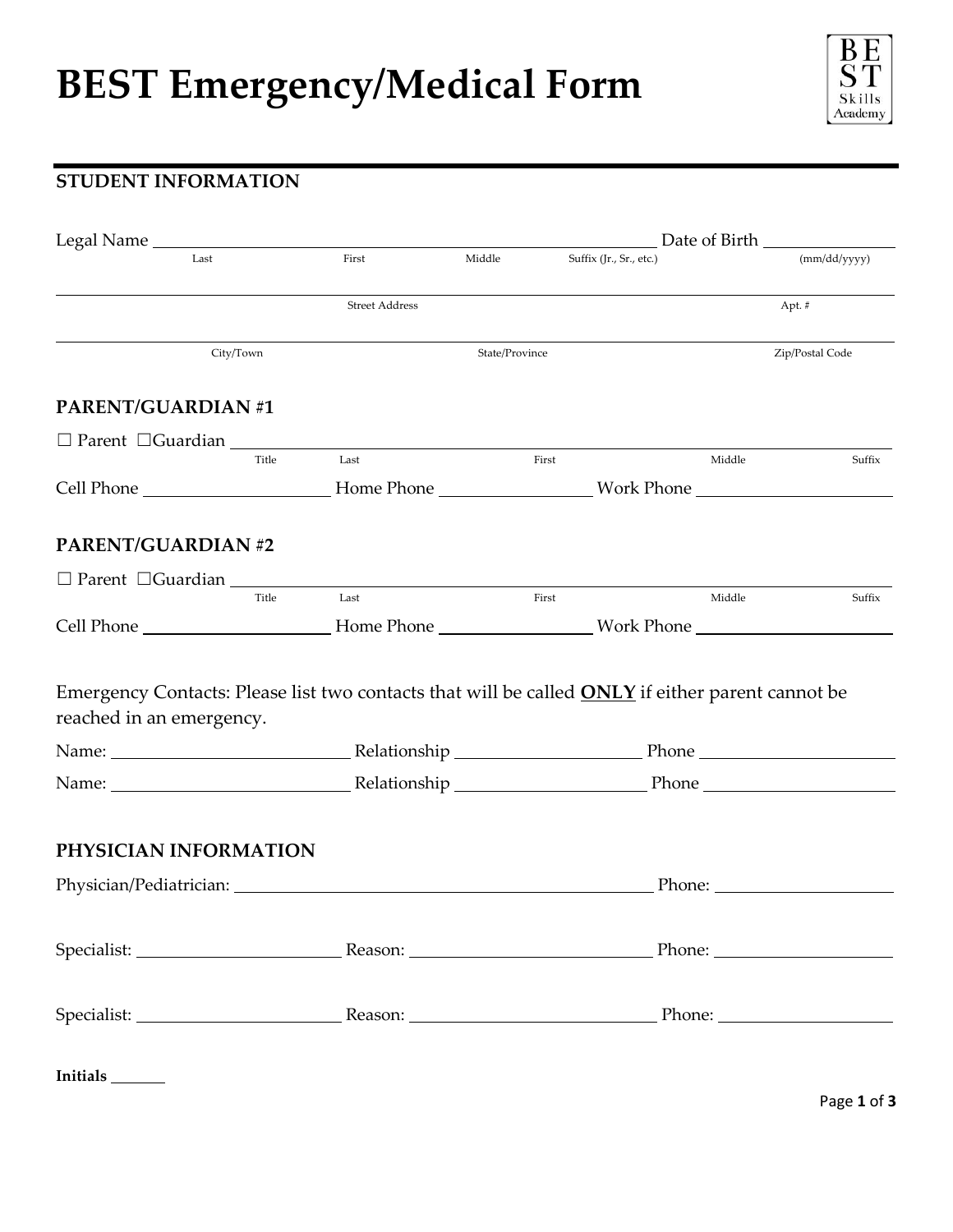# **BEST Emergency/Medical Form**



### **HEALTH INSURANCE INFORMATION**

Name of Insurance Company:

Policy Number:

#### **MEDICAL INFORMATION**

Allergies:

 $\overline{a}$ 

 $\overline{a}$ 

 $\overline{a}$ 

 $\overline{a}$ 

Medicines taken regularly (including OTC medicines):

Medical restrictions:

Any other issues BEST needs to be aware of (mental, emotional, behavioral, etc.):

 $\overline{a}$ 

**\*BEST Skills Academy does NOT have a school nurse. \*All medications taken at school must be self-administered.**

**Initials**